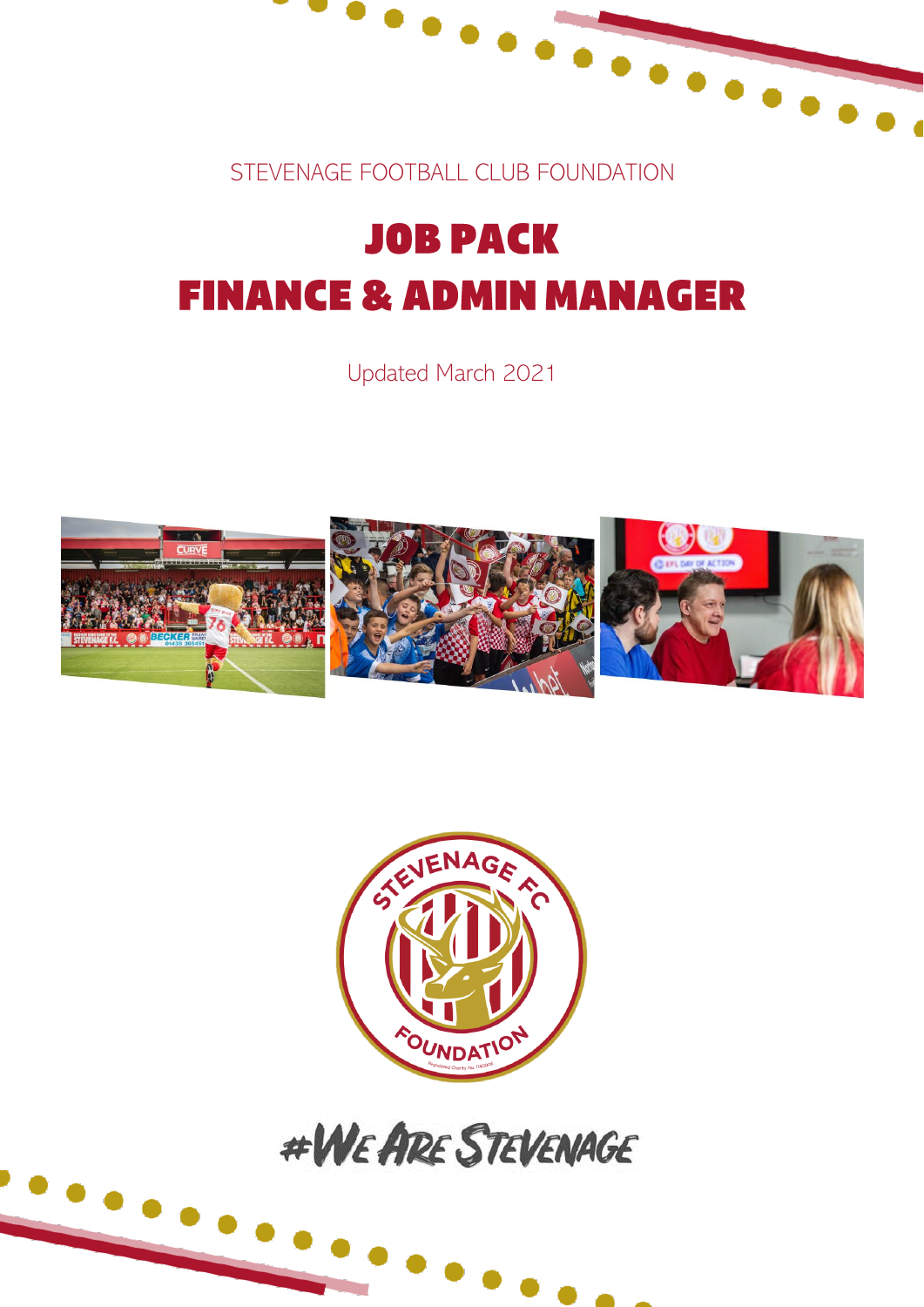### VACANCY – JOIN OUR TEA

Would you like to make a difference in your local community? Are you passionate about sport and its ability to positively impact people's lives?

Stevenage FC Foundation is seeking a professional, experienced and hard-working individual to play a key role in the day to day management and organisation of our charity.

The Foundation is recruiting a Finance & Admin Manager to be responsible for providing an effective financial management process to the charity, as well as overseeing in house administration to ensure the highest level of corporate governance.

**Job Title:** Finance & Admin Manager

**Reports To:** Chief Executive Officer

**Location:** Based at Stevenage FC Foundation office, The Lamex Stadium, Broadhall Way, Stevenage, SG2 8RH. Flexibility to work remotely on an ad hoc basis.

**Contract:** Part Time (up to 22.5 hours per week)

**Remuneration:** Salary dependent of hours, experience and qualifications.

#### **Job Purpose:**

Responsible for all financial processes, budgeting, forecasting and reporting for the charity, including the following:

- Production of monthly management accounts
- Overseeing the charity's cashflow forecast and annual budgets
- Management of both the sales & purchase ledgers and all bank reconciliations
- Liaising with the charity's auditors to ensure the annual audit process is managed effectively
- Processing monthly payroll
- Supporting Foundation staff with grant funding applications and financial monitoring

Additionally, the role will provide support to the CEO with wider corporate governance including maintaining employee records, annual policy and procedure reviews and negotiating contracts and rates with suppliers.

#### **Benefits:**

As part of your involvement with Stevenage FC Foundation the following benefits are available to staff:

- A pension scheme is available for eligible applicants
- 20 days annual leave (pro rata), plus 8 bank holidays and "birthday leave"
- On site car parking available
- Role specific Stevenage FC staff kit & equipment provided
- Free ticket to Stevenage FC home games
- Access to bespoke CPD from our partners including Premier League, English Football League Trust, The FA, Professional Footballers Association and other key partners

The successful candidate will be required to undergo a Disclosure & Barring Service Check (DBS).

All eligible candidates should have a full UK driving licence.

#### **How To Apply:**

If you meet the essential criteria (as a minimum) and are interested in applying, please send your CV and a covering letter addressed to Joe Goude either by email [foundation@stevenagefc.com](mailto:foundation@stevenagefc.com) or post, marked "Private & Confidential", to: Joe Goude, Chief Executive Officer, Stevenage FC Foundation, The Lamex Stadium, Broadhall Way, Stevenage, SG2 8RH.

- − **Closing date for applications:** Thursday 1st April 2021
- **Interview dates for potential candidates: W/C 6<sup>th</sup> April 2021**
- − **Role start date:** Immediately or as soon as possible

Please note that the job will be subject to satisfactory references and enhanced DBS checks. Stevenage FC Foundation is an Equal Opportunities employer and welcomes applications from all sections of the community. Should you require assistance with your application please contact the Foundation in advance of your submission.





**Macron SEFLTRUST**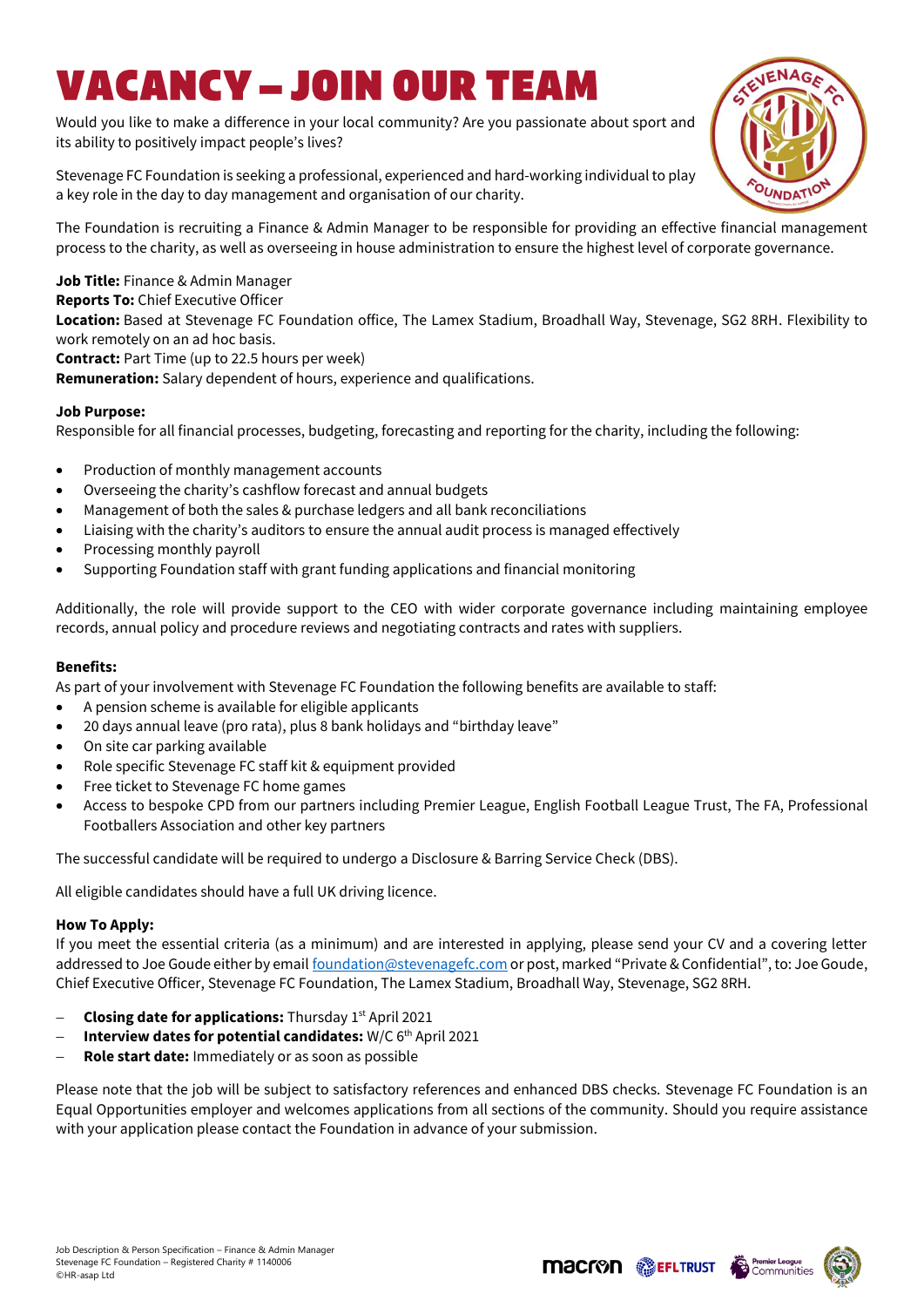# OB DESCRIPTION



| <b>POST DETAILS:</b>        |                                                                                                                                                                                                    |
|-----------------------------|----------------------------------------------------------------------------------------------------------------------------------------------------------------------------------------------------|
| <b>Job Title:</b>           | Finance & Admin Manager                                                                                                                                                                            |
| <b>Reporting To:</b>        | <b>Chief Executive Officer</b>                                                                                                                                                                     |
| Location:                   | Based at Stevenage FC Foundation office, The Lamex Stadium,<br>Broadhall Way, Stevenage, SG2 8RH. Flexibility to work remotely on<br>an ad hoc basis.                                              |
| <b>Hours</b>                | Part Time (up to 22.5 hours per week)                                                                                                                                                              |
| <b>Primary Job Purpose:</b> | To be responsible for providing an effective financial management<br>process to the charity, as well as overseeing in house administration<br>to ensure the highest level of corporate governance. |
| Salary:                     | Salary dependent of hours, experience and qualifications                                                                                                                                           |

#### **DUTIES & RESPONSIBILITIES:**

*Note: The particular duties and responsibilities attached to this post may vary from time to time without changing the general character of the duties or the level of responsibility entailed*

- Oversee the financial management of the Foundation, providing required reports and documentation to the Chief Executive and Board of Trustees to ensure long term sustainability of the charity
- Responsible for preparing monthly payroll, management accounts, bank reconciliations, management of sales & purchase ledges, making payments on all authorised invoices by BACS
- Work with the Chief Executive to lead the charity's budgeting process and robust cash flow analysis, ensuring strong processes are in place for resource allocation and performance monitoring at all levels of the charity
- Provide administrative support to the Chief Executive with the maintenance of all governance documents including policies and procedures, HR files, staff training, CPD records and grant funder requirements
- Provide sound financial advice to Trustees, Chief Executive and other senior staff, acting as the lead between management and Trustees on financial matters
- Support the senior leadership team to ensure departmental budgets, activity income, contract negotiations, funding applications and financial projections are correctly monitored and reported.
- Responsible for overseeing the implementation of all financial policies and procedures whilst ensuring they are kept up to date with legislation
- Lead contact for VAT, tax and Gift Aid issues, banking, auditing, payroll and pensions
- Support the admin team to maintain the highest levels of customer service and satisfaction
- Champion best practice linked to the Foundation's policies and procedures, particularly Safeguarding, Equality & Diversity and Health & Safety to provide the best environment for participants.
- To be an advocate for best practice and to promote the messages of the Stevenage FC Foundation, English Football League Trust, Premier League Communities and other partners

*Carrying out such other duties as may be reasonably requested by the line manager, or a Director Compliance with the Company's Code of Conduct and policies contained within the Employee Handbook Compliance with Health and Safety policies and regulations* 



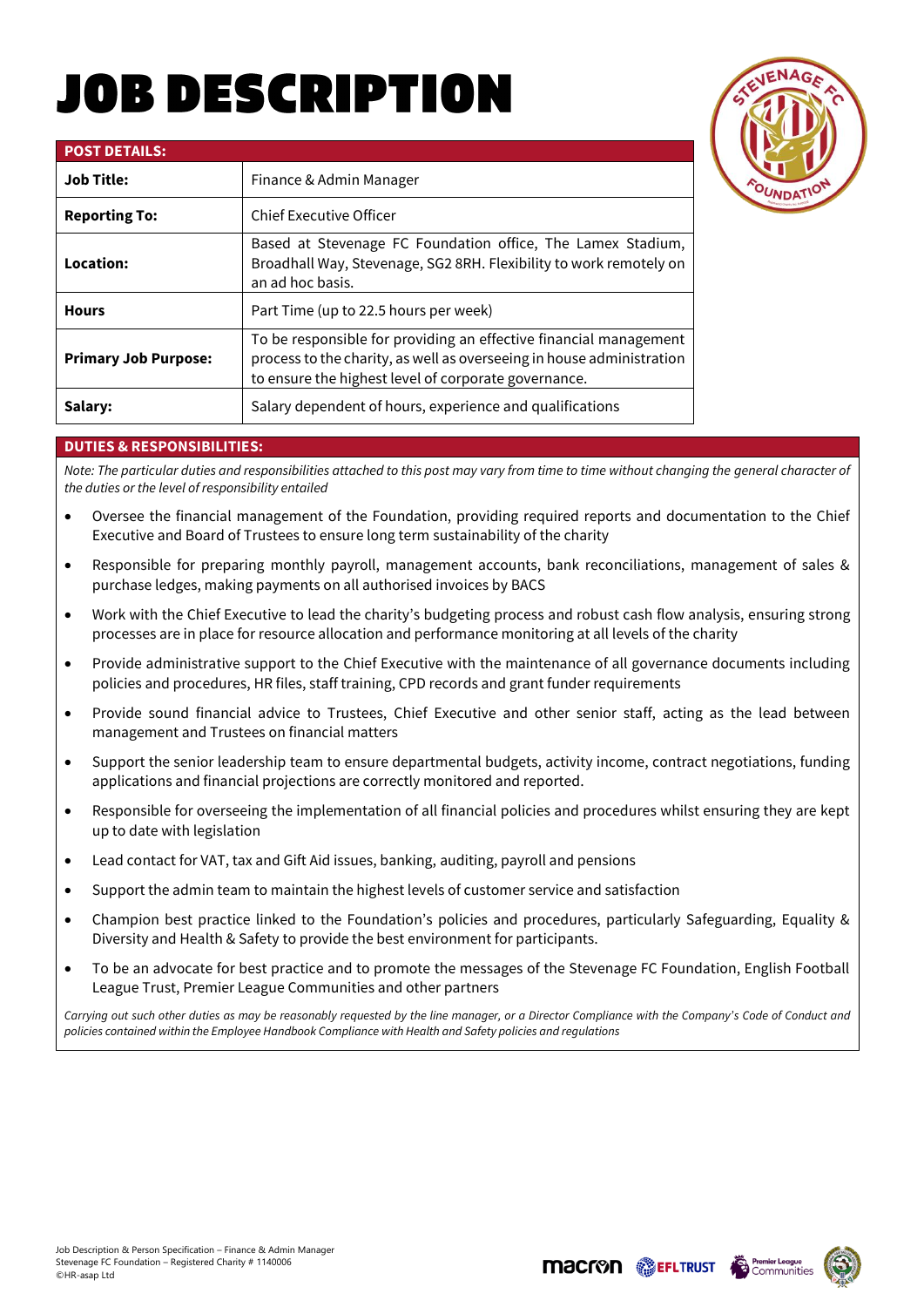#### **OUR VALUES**

The Foundation has six key values rooted as the core principles of how we work as an organization, with the expectation that all employees and volunteers will uphold them in their work and live them day in day out in their professional lives.

- **Professional:** We will strive to provide the highest level of service and delivery to our service users, partners, staff and volunteers.
- **Engage:** We will aim to connect with our communities by involving them in our work and ensuring our service relates to their needs.
- **Open:** We will work with integrity and honesty in every area of our work.
- **Passion:** We will show our commitment to creating positive experiences at all times for the benefit of our community.
- **Lead:** We will inspire our community and guide our participants to reach their potential.
- **Excite:** We will enthuse our participants, partners, staff and volunteers by creating a relatable and fun service.

| <b>PERSON SPECIFICATION:</b>                                                           |                  |                  |
|----------------------------------------------------------------------------------------|------------------|------------------|
| <b>Education/Qualifications</b>                                                        | <b>Essential</b> | <b>Desirable</b> |
| Level 3 AAT Accounting qualification or equivalent. Or equally qualified by experience | ٧                |                  |
| <b>Chartered Accountant</b>                                                            |                  | ◡                |
|                                                                                        |                  |                  |
|                                                                                        |                  |                  |

| <b>Knowledge &amp; Experience</b>                                                                                                            | <b>Essential</b> | <b>Desirable</b> |
|----------------------------------------------------------------------------------------------------------------------------------------------|------------------|------------------|
| Experience of Xero accounting software                                                                                                       |                  |                  |
| 3-5+ years financial, commercial & market experience in accounting/analytical roles                                                          |                  |                  |
| Experience in the preparation, monitoring and reporting of budget and financial<br>management information                                    |                  |                  |
| Budgeting & forecasting, including cashflow                                                                                                  | $\checkmark$     |                  |
| Business performance evaluation                                                                                                              | $\checkmark$     |                  |
| Ability to build and maintain good working relationships with employees and external<br>contacts                                             | $\checkmark$     |                  |
| A proven track record of building and developing effective working relationships, excellent<br>communication and good problem-solving skills |                  |                  |
| Knowledge of Charity SORP and reporting                                                                                                      |                  | ✓                |

| <b>Equalities</b>                                                                                                                               |                  | <b>Desirable</b> |
|-------------------------------------------------------------------------------------------------------------------------------------------------|------------------|------------------|
| Ability to work in a non-discriminatory manner, in accordance with the Stevenage FC<br>Foundation's Equality & Diversity Policy                 |                  |                  |
|                                                                                                                                                 |                  |                  |
| <b>Skills &amp; Competencies</b>                                                                                                                | <b>Essential</b> | <b>Desirable</b> |
| Ability to communicate with all potential contacts (staff, managers, public of all ages)<br>whilst presenting a professional image              | $\checkmark$     |                  |
| Ability to deliver effective and safe activities which takes into account of client needs                                                       | $\checkmark$     |                  |
| Excellent level of ICT literacy with knowledge of other Microsoft packages e.g. Word,<br>Teams, Outlook and including high proficiency in Excel |                  |                  |
| Ability to engage with people from all backgrounds                                                                                              | ✓                |                  |
| Hold a full UK driving license and have access to own transport                                                                                 |                  | $\checkmark$     |